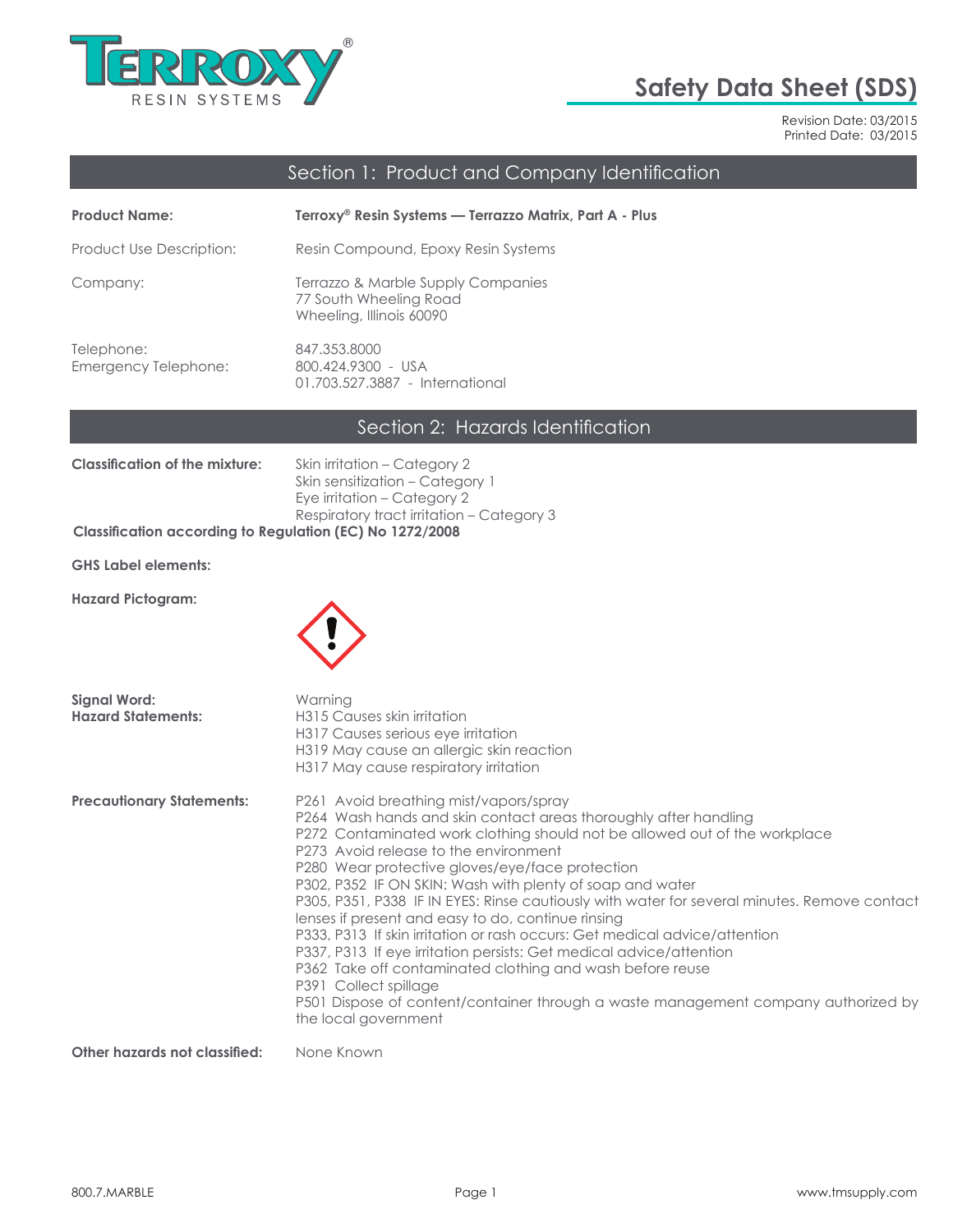# Section 3: Composition / Information on Ingredients

#### This product is a mixture.

| Component               | CAS#        | Amount          |                                                                                            |
|-------------------------|-------------|-----------------|--------------------------------------------------------------------------------------------|
| Epoxy Resin             | 25068-38-6  | $35.0 - 55.0\%$ | Substances listed are<br>present                                                           |
| Calcium Carbonate       | 1317-65-3   | $20.0 - 40.0\%$ | concentration of 1% or greater, or 0.1%                                                    |
| <b>Glycidyl Ether</b>   | 68609-97-2  | $5.0 - 10.0\%$  | if cited as a potential Carcinogen in the                                                  |
| Methyl Ester            | 67787-80-9  | $5.0 - 9.0\%$   | OSHA Hazards communication Standard.                                                       |
| Silicon Dioxide, Fumed  | 112945-52-5 | $1.0 - 5.0\%$   | Where proprietary ingredient is listed, the<br>identity is available as provided in 29 CFR |
| <b>Titanium Dioxide</b> | 13463-67-7  | $0.0 - 5.0\%$   | 1910.1200.                                                                                 |
| Crystalline Silica      | 14808-60-7  | $0.01 - 0.5\%$  |                                                                                            |

N/E - Not Established

ALL ingredients are registered on TSCA

The remaining components are trade secret.

|                        | Section 4: First Aid Measures                                                                                                                                                                                                                                                                             |
|------------------------|-----------------------------------------------------------------------------------------------------------------------------------------------------------------------------------------------------------------------------------------------------------------------------------------------------------|
| <b>General advice:</b> | Seek medical advice. If breathing has stopped or is labored, give assisted respirations.<br>Supplemental oxygen may be indicated. If the heart has stopped, trained personnel should<br>begin cardiopulmonary resuscitation immediately.                                                                  |
| Eye contact:           | Flush eyes with plenty of water for at least 15 minutes retracting eyelids often. Tilt the head<br>to prevent chemical from transferring to the uncontaminated eye. Get immediate medical<br>attention.                                                                                                   |
| Skin contact:          | Wash with soap and water. Remove contaminated clothing and launder. Get immediate<br>medical attention if irritation develops or persists.                                                                                                                                                                |
| Ingestion:             | Do not induce vomiting. Seek medical attention immediately. Drink two glasses of water of<br>milk to dilute. do not give anything by mouth to an unconscious person. Induced vomiting<br>may lead to aspiration of material into the lungs potentially causing chemical pneumonitis<br>that may be fatal. |
| Inhalation:            | Move to fresh air. Call a physician if symptoms persist.                                                                                                                                                                                                                                                  |

# Section 5: Fire Fighting Measures

| Flash Point :                                            | $216^{\circ}$ F (102 $^{\circ}$ C)                                                                                          |
|----------------------------------------------------------|-----------------------------------------------------------------------------------------------------------------------------|
| <b>Autoignition Temperature:</b>                         | Not Established                                                                                                             |
| <b>Lower Explosive Limit (% in air):</b> Not Established |                                                                                                                             |
| <b>Upper Explosive Limit (% in air):</b> Not Established |                                                                                                                             |
| <b>Extinguishing Media:</b>                              | Use water spray, foam, dry chemical or carbon dioxide                                                                       |
| <b>Unusual Fire &amp;</b>                                |                                                                                                                             |
| <b>Explosion Hazards:</b>                                | Material will burn in a fire.                                                                                               |
| <b>Special Fire Fighting</b>                             |                                                                                                                             |
| Instructions:                                            | Persons exposed to products of combustion should wear self-containing breathing apparatus<br>and full protective equipment. |
| <b>Hazardous Combustion</b>                              |                                                                                                                             |
| <b>Products:</b>                                         | Carbon dioxode, Carbon monoxide                                                                                             |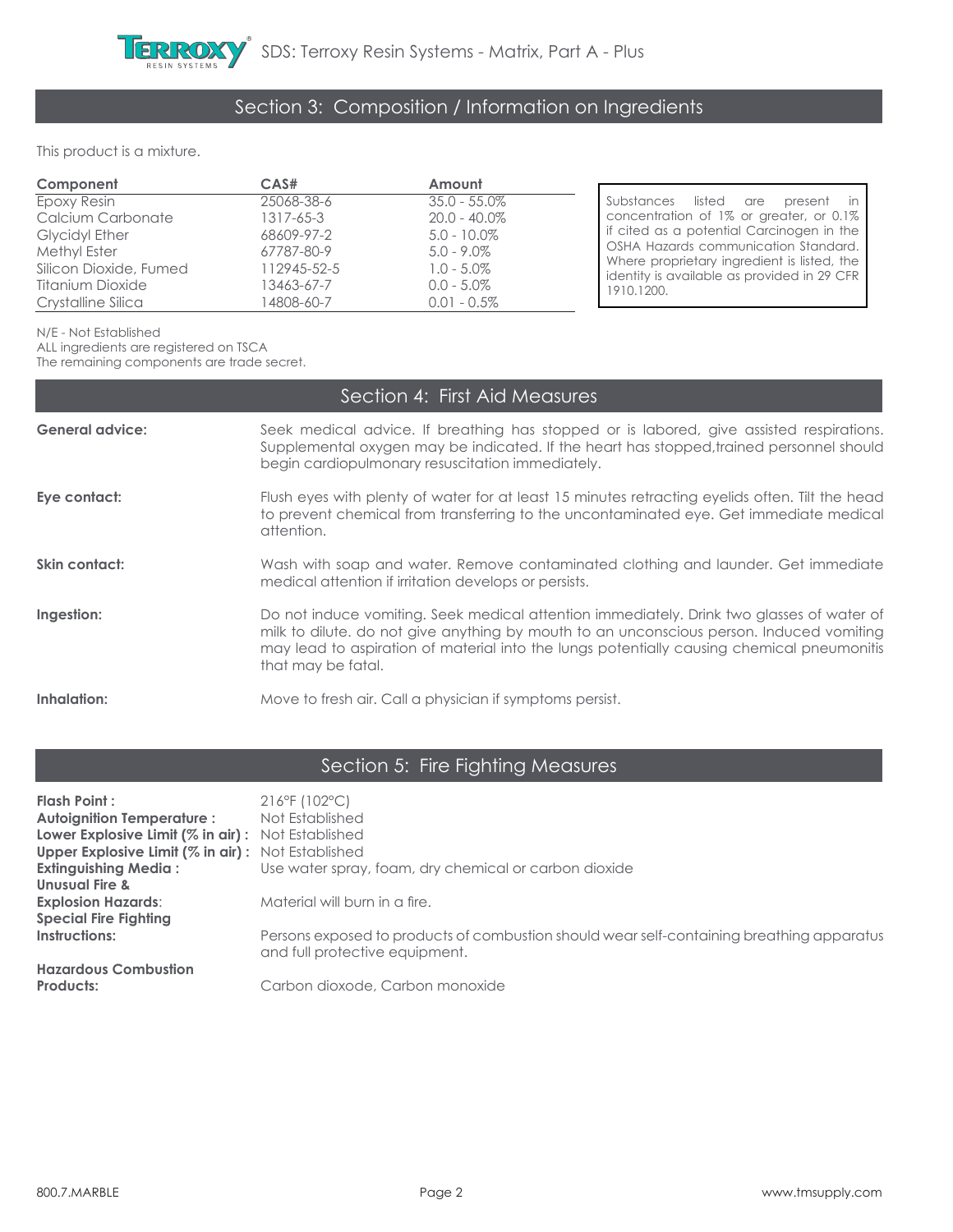

| Section 6: Accidental Release Measures |                                                                                                                                                                                                                                                                                                                                                             |  |
|----------------------------------------|-------------------------------------------------------------------------------------------------------------------------------------------------------------------------------------------------------------------------------------------------------------------------------------------------------------------------------------------------------------|--|
| <b>Special Protection:</b>             | Exposure to the spilled material may be irritating or harmful. Follow personal protective<br>equipment recommendations found in Section 8 of this MSDS. Additional precautions may<br>be necessary based on special circumstances created by the spill including; the material<br>spilled, the quantity of the spill, the area in which the spill occurred. |  |
| Clean-up:                              | Dike if necessary, contain material with inert absorbent and transfer to containers for disposal.<br>Keep spilled product out of sewers, watersheds, or water systems.                                                                                                                                                                                      |  |

#### **Transport Emergency Phone Number: (CHEMTREC) 1-800-424-9300**

### Section 7: Handling and Storage

Handling: **Avoid contact with eyes. Avoid contact with skin and eyes. Adhere to work practice rules** established by government regulations. Use personal protective equipment. When using, do not eat, drink or smoke.

**Storage: Store in a cool dry place** 

#### Section 8: Exposure Controls / Personal Protection

**Personal Protective Equipment:**

| <b>Respiratory Protection:</b>   | Not required for properly ventilated areas. If vapor or mist is generated and the occupational<br>exposure limit is exceeded, use appropriate NIOSH/MSHA approved self contained breathing<br>equipment or a full face respirator. Respirators should be selected by and used following<br>requirements found in OSHA's respirator standards (29 CFR 1910.134). Not required for properly<br>ventilated areas. |                                                                                      |                 |
|----------------------------------|----------------------------------------------------------------------------------------------------------------------------------------------------------------------------------------------------------------------------------------------------------------------------------------------------------------------------------------------------------------------------------------------------------------|--------------------------------------------------------------------------------------|-----------------|
| <b>Ventilation:</b>              |                                                                                                                                                                                                                                                                                                                                                                                                                | Mechanical ventilation required if TLV is expected to be exceeded in confined areas. |                 |
| <b>Hand Protection:</b>          | Recommend wearing disposable latex or nitrile gloves when mixing to protect against<br>incidental contact. If continuous contact is expected, recommend butyl rubber gloves be<br>worn.                                                                                                                                                                                                                        |                                                                                      |                 |
| <b>Eye Protection:</b>           | Wear safety glasses with side shields or safety goggles when handling this product. Additionally,<br>wear a face shield when the possibility of splashing liquid exists. Do not wear contact lens.<br>Have an eye wash station available.                                                                                                                                                                      |                                                                                      |                 |
| <b>Skin and Body Protection:</b> | Prevent contact with this product. Long sleeve shirts and trouser without cuffs and/or apron<br>is recommended if splashing liquids exists. Other protective equipment may be needed<br>depending on condition use.                                                                                                                                                                                            |                                                                                      |                 |
| <b>Exposure Limit:</b>           | Chemical Name                                                                                                                                                                                                                                                                                                                                                                                                  | <b>OSHA PEL</b>                                                                      | <b>ACGIHTLV</b> |

| Chemical Name          | OSHA PEL                                         | ACGIH ILV                   |
|------------------------|--------------------------------------------------|-----------------------------|
| Epoxy Resin            | Not Established                                  | Not Established             |
| Calcium Carbonate      | 5mg/m3 - Respirable Dust<br>15mg/m3 - Total Dust | 2mg/m3 - Respirable Dust    |
| Titanium Dioxide       | 10mg/m3 - Total Dust                             | 10mg/m3 - Total Dust        |
| Crystalline Silica     | 0.1mg/m3 - Respirable Dust                       | 0.05mg/m3 - Respirable Dust |
| Silicon Dioxide, Fumed | Not Established                                  | Not Established             |
| Methyl Ester           | Not Established                                  | Not Established             |
| <b>Glycidyl Ether</b>  | Not Established                                  | Not Established             |
|                        |                                                  |                             |

\*Unless otherwise noted, all PEL & TLV values are reported as 8 hour time time weighted averages (TWA).

The exposure limits shown here for pigments are for dust exposure. They are not known to be hazardous after blended into a liquid. Wet sanding or sufficient dry-vacuuming is suggested to eliminate airborne dust, if product is machined or ground. The only other exposure limits established for ingredients of this product apply to nuisance dusts from inert fillers. These fillers are blended into a liquid and pose no hazard as supplied.

Substances listed are present in concentration of 1% or greater, or 0.1% if cited as a potential Carcinogen in the OSHA Hazards Communication Standard. Where proprietary ingredient is listed, the identity is available as provided in 29 CFR 1910.1200.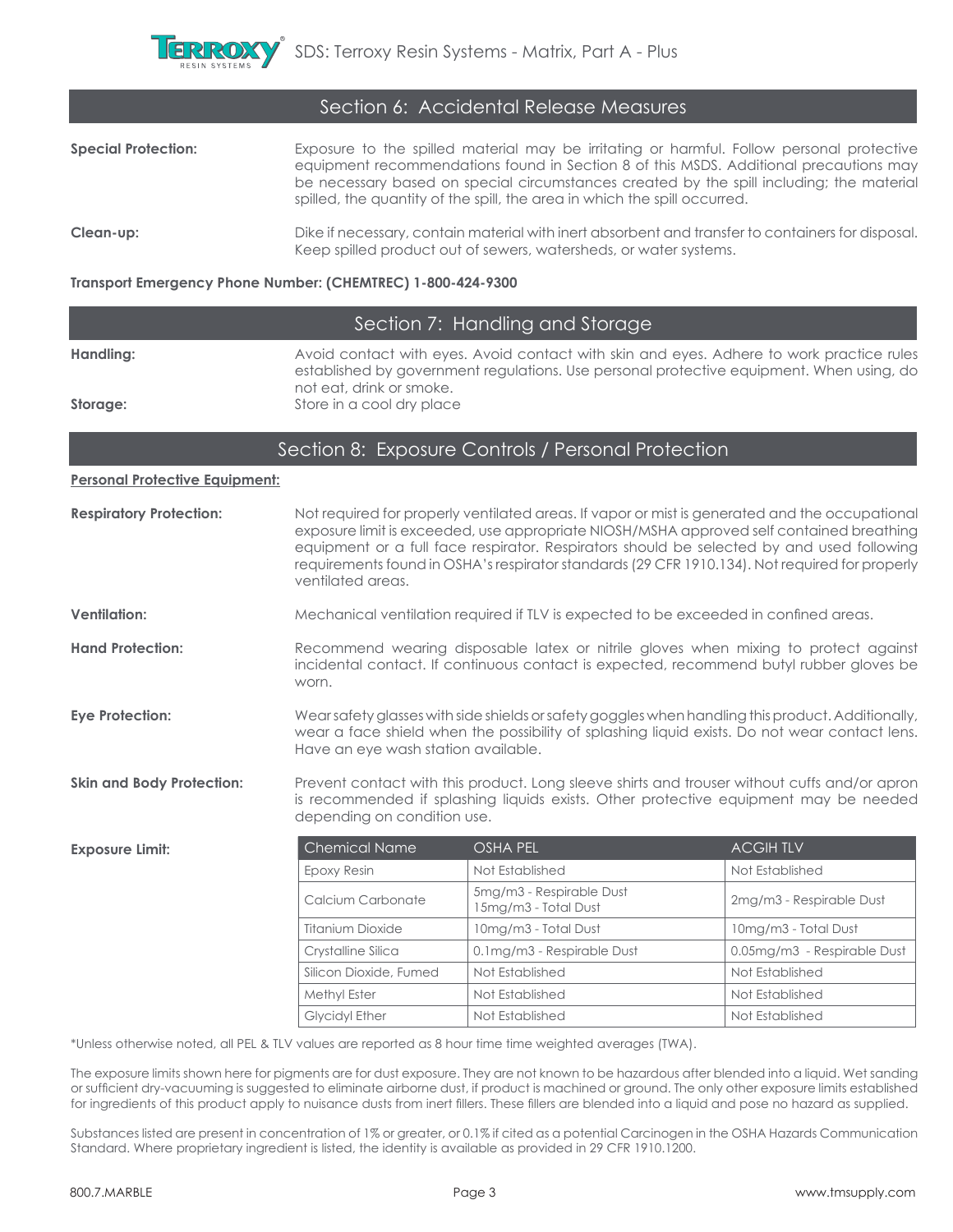

### Section 9: Physical and Chemical Properties

**Physical State:** Liquid<br> **Color:** White **Odor:** Sweet Mild **Odor Threshold:** Not established **Weight Per Gallon: Specific Gravity:** 1.38 **Solids (% by weight):** 100.00 **V.O.C.** 0 g/L **pH:** Not Established **Boiling point/Range:** Not Established<br> **Vapor pressure:** Not Established **Vapor pressure:** Not Established **Vapor density: Evaporator Rate:** Not Established **Octanol/Water Coefficient:** Not Established **Freezing/Melting Point:** 

**Color:** White/Custom color varies

# Section 10: Reactivity Data

**Stability :** Stable under normal conditions. **Chemical Incompatibility:** Not established.<br>**Hazardous Polymerization:** Will not occur. **Hazardous Polymerization: Hazardous Decomposition Products:** Carbon monoxide, carbon dioxide (CO2).

### Section 11: Toxicological Information

| Chemical Name      | LD50 / LC50              |
|--------------------|--------------------------|
| Epoxy Resin        | Not Established          |
| Calcium Carbonate  | Oral LD50 Rat-6450 mg/kg |
| Titanium Dioxide   | Not Established          |
| Crystalline Silica | Not Established          |

**Toxicology Summary :** No additional health information available.

# Section 12: Ecological Information

**Overview:** No ecological information available.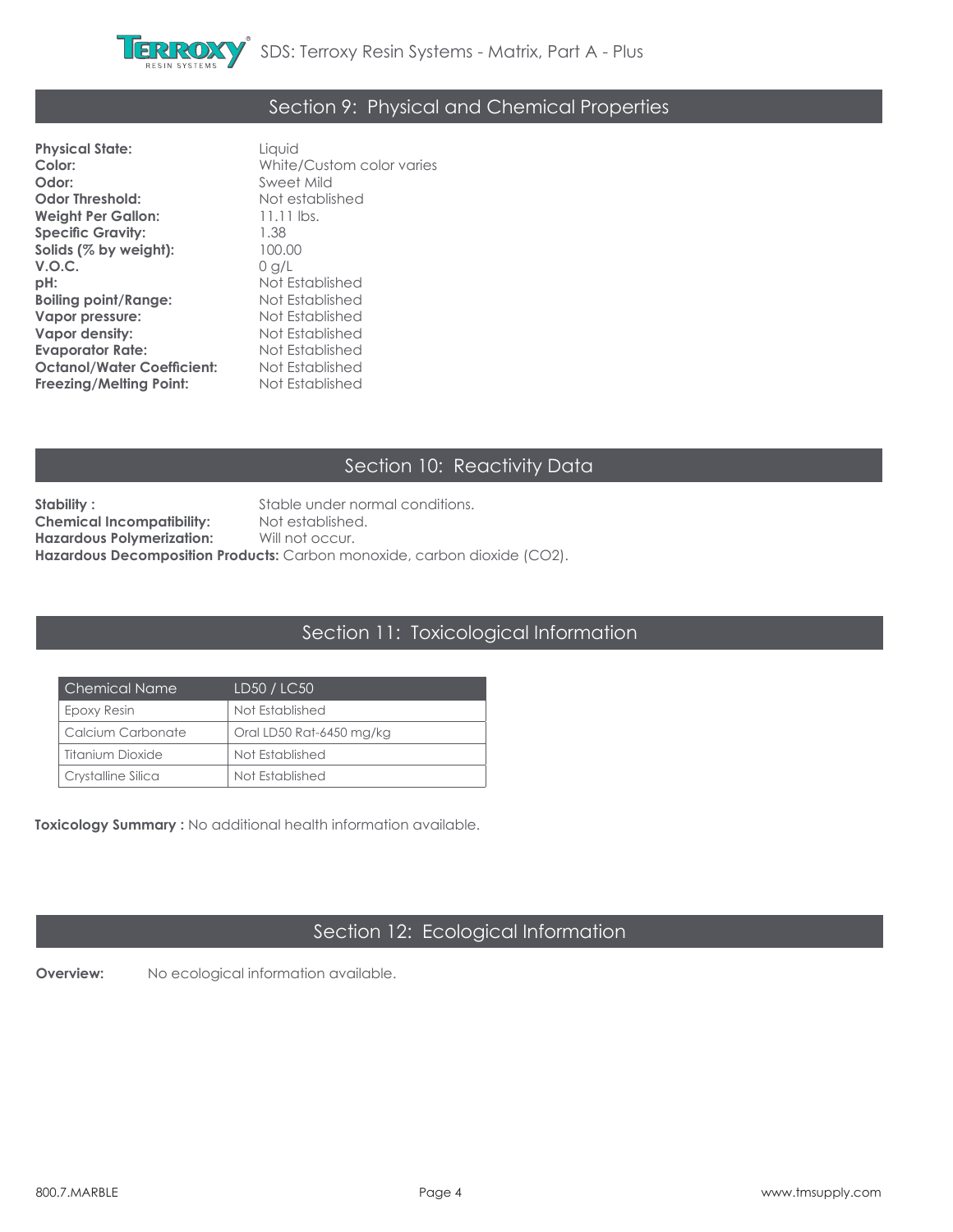

#### Section 13: Disposal Considerations

To the best of our knowledge, this product does not meet the definition of hazardous waste under the U.S. EPA Hazardous Waste Regulations 40 CFR 261. Disposal via incineration at an approved facility is recommended. Consult state, local or provincial authorities for more restrictive requirements.

### Section 14: Transport Information

Consult Bill of Lading for transportation information **DOT: Not Regulated IATA: Not Regulated** 

### Section 15: Regulatory Information

OSHA Hazard Communication Standard (29 CFR 1910.1200) Hazard Class(es)Corrosive. Sensitizer.

| <b>Country</b> | Regulatory List | <b>Notification</b>   |
|----------------|-----------------|-----------------------|
| <b>USA</b>     | <b>TSCA</b>     | Included on Inventory |
| EU             | <b>EINECS</b>   | Included on Inventory |
| Canada         | <b>DSL</b>      | Included on Inventory |
| Australia      | <b>AICS</b>     | Included on Inventory |
| Japan          | <b>ENCS</b>     | Included on Inventory |
| South Korea    | ECL             | Included on Inventory |
| China          | <b>SEPA</b>     | Included on Inventory |
| Philippines    | <b>PICCS</b>    | Included on Inventory |

This product may contain substances that are regulated for export by various government agencies (such as the Environmental Protection Agency,the Bureau of Industry and Security, or the Drug Enforcement Administration, among others).

#### **Federal Reporting EPA SARA Title III Section 313**

Unless listed below, this product does not contain toxic chemical(s) subject to the reporting requirements of section 313 of Tile III of the

Super-fund Amendments and Reauthorization Act of 1986 (SARA) and 40 CFR part 372. EPA has advised that when a percentage range is listed the midpoint may be used to fulfill reporting obligations.

**WHMIS STATUS:** Unless listed below, This product is not controlled under the Canadian Workplace Hazardous Materials Information System.

#### **D2B D2A STATE REPORTING**

Proposition 65, The Safe Drinking Water and Toxic Enforcement Act of 1986:

Unless listed below, this product does not contain known levels of any chemical known to the State of California to cause cancer or reproductive harm.

| Chemical Name                             | $CAS \#$    | Percent         |
|-------------------------------------------|-------------|-----------------|
| Quartz (Carcinogen)                       | 1408-60-7   | $0.1 - 1$       |
| Epichlorohydrin (Carcinogen)              | TWA 10MG/M3 | Not Established |
| Nickel (metallic) (Carcinogen)            | TWA 10MG/M3 | Not Established |
| Epichlorohydrin (Male Reproductive Toxin) |             | Not Established |